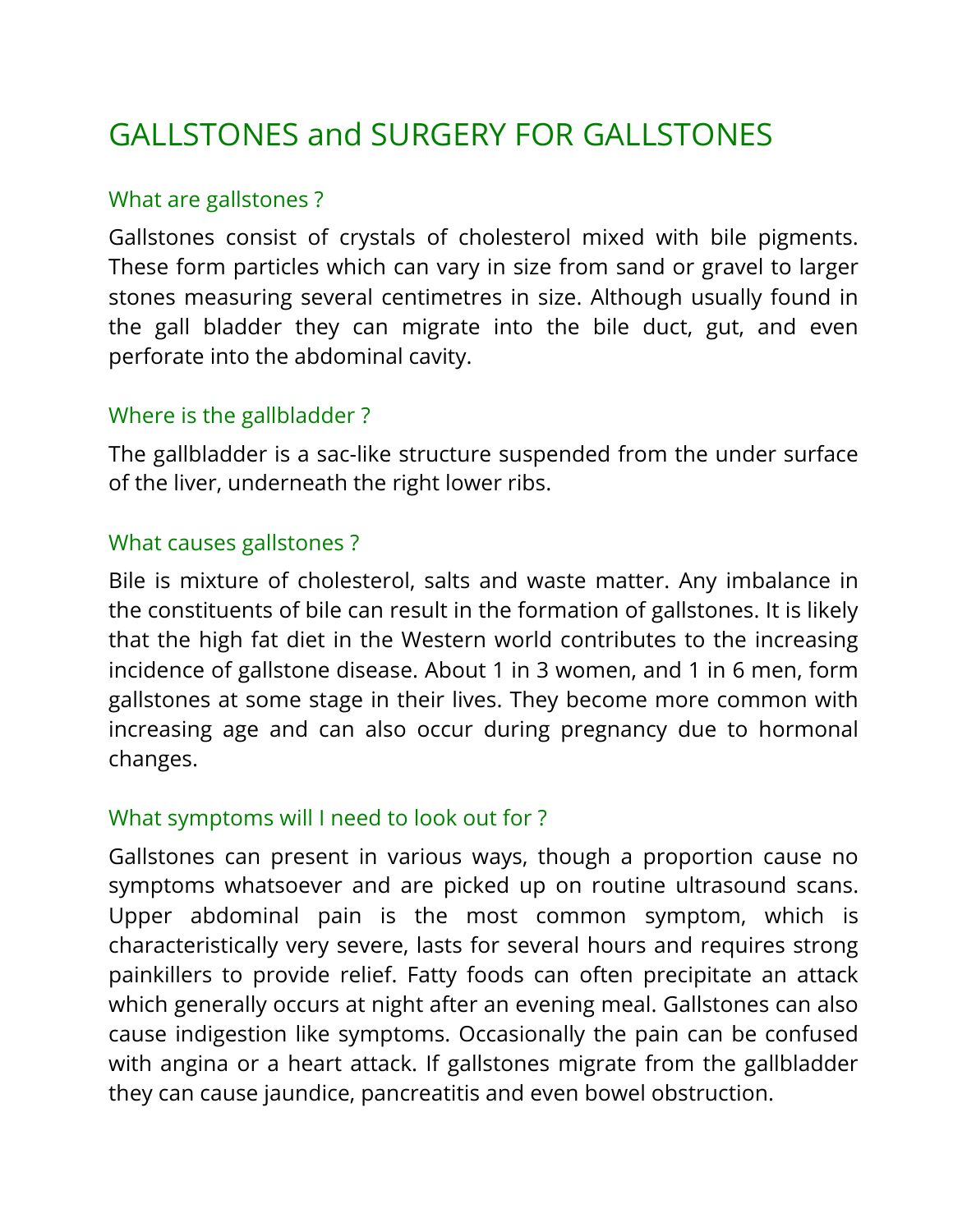## How can gallstones be detected ?

Ultrasound scans are the most sensitive method of detecting gallstones, but plain X-rays and CT scans can also pick up stones. A proportion of gallstones are so small that they are not seen on conventional scans, however endoscopic ultrasound scanning can detect even the smallest fragments.

# Can they be left alone ?

Gallstones discovered incidentally in patients who have no symptoms do not require treatment. However if they are causing symptoms, or presenting with complications, treatment is advised.

## Can they be life-threatening ?

Gallstones do not often cause serious illness and the majority of patients have uncomplicated keyhole surgery to remove the gallbladder. Occasionally gallstones can cause pancreatitis which is a serious condition that can be life-threatening.

## What is the standard treatment for symptomatic gallstones ?

The gold standard treatment is removal of the gallbladder with keyhole surgery (laparoscopic cholecystectomy). For this procedure the gallbladder is removed under general anaesthesia, and four small holes are made to introduce a camera and instruments to dissect and remove the gallbladder from the liver.

## What are the risks of surgery ?

In 1-2% of cases, keyhole surgery must be converted to a conventional open operation and this is often due to particularly severe inflammation or other complications. It is difficult to predict if this will be required until the actual operation takes place. In these cases recovery may be prolonged with a 3-4 day stay in hospital required. Additionally in